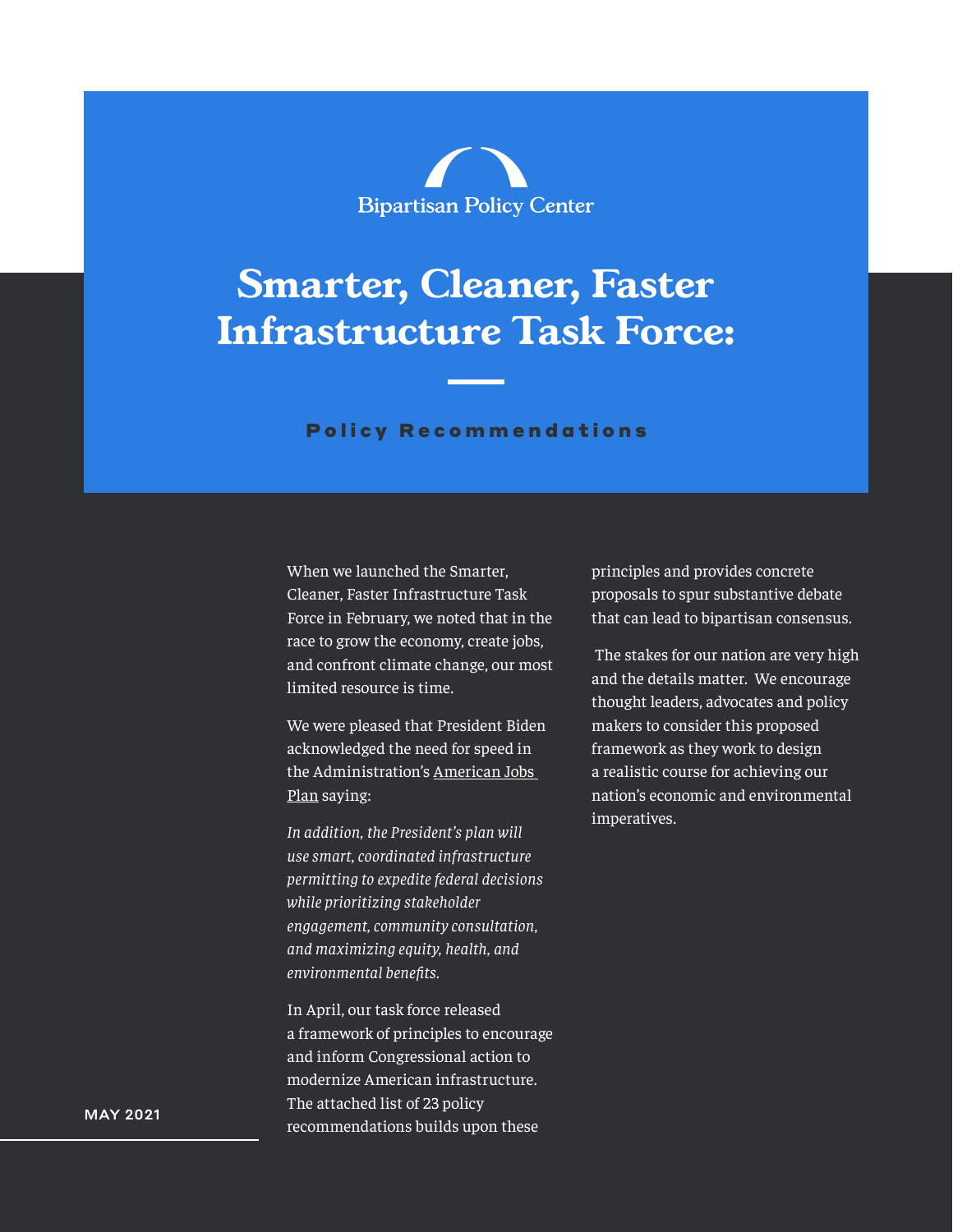

**Julián Castro, former HUD Secretary** 



**Bobby Jindal, former Governor**



**John Delaney, former U.S. Congressman**



**Rick Santorum, former U.S. Senator**



**Colette Honorable, former FERC Commissioner**



**Bill Truex, Chairperson and Commissioner, Charlotte County, FL**

The Spirit of Consensus: The BPC's Smarter, Cleaner, Faster Infrastructure Task Force endorses these ideas as a package. As with all principled compromise, no member should be assumed to be satisfied with every individual proposal or to support a particular recommendation in isolation.

# SMARTER, **CLEANER, FASTER** INFRASTRUCTURE

Accelerating the Deployment of Clean Infrastructure to Achieve Net Zero

These policy recommendations from the [Smarter, Cleaner, Faster](https://bipartisanpolicy.org/cleaner-smarter-faster-task-force/)  [Infrastructure Task Force](https://bipartisanpolicy.org/cleaner-smarter-faster-task-force/) will be the first in a series building off of the [principles](https://bipartisanpolicy.org/blog/smarter-cleaner-faster-infrastructure/) released by the Task Force, which explained why we need to build clean infrastructure at a pace that is much quicker than we have historically built. The faster we can build, the better the outcomes for our climate, for jobs, and for economic growth. This set of recommendations focuses on two policy areas crucial to accelerating the deployment of clean infrastructure. Part 1 outlines general "good government" policy recommendations for improving agency processes for reviewing and approving projects. The framework of these recommendations

is intended to accelerate clean infrastructure projects, but many of these recommendations are equally applicable to all infrastructure projects and we should carry over lessons learned from these improvements to all project reviews going forward. Part 2 describes several policy options for "bigger and bolder" thinking to move past the current conventions of projectby-project approvals to quickly and creatively deliver nationally significant and climate-critical projects. Part 2 also describes a new program to create incentives for states to incorporate clean infrastructure planning and investment into their decarbonization strategies.

# Part 1. General Good Government Reforms to Accelerate Permitting

The recommendations in this section are intended to be good government reforms to improve coordination, bring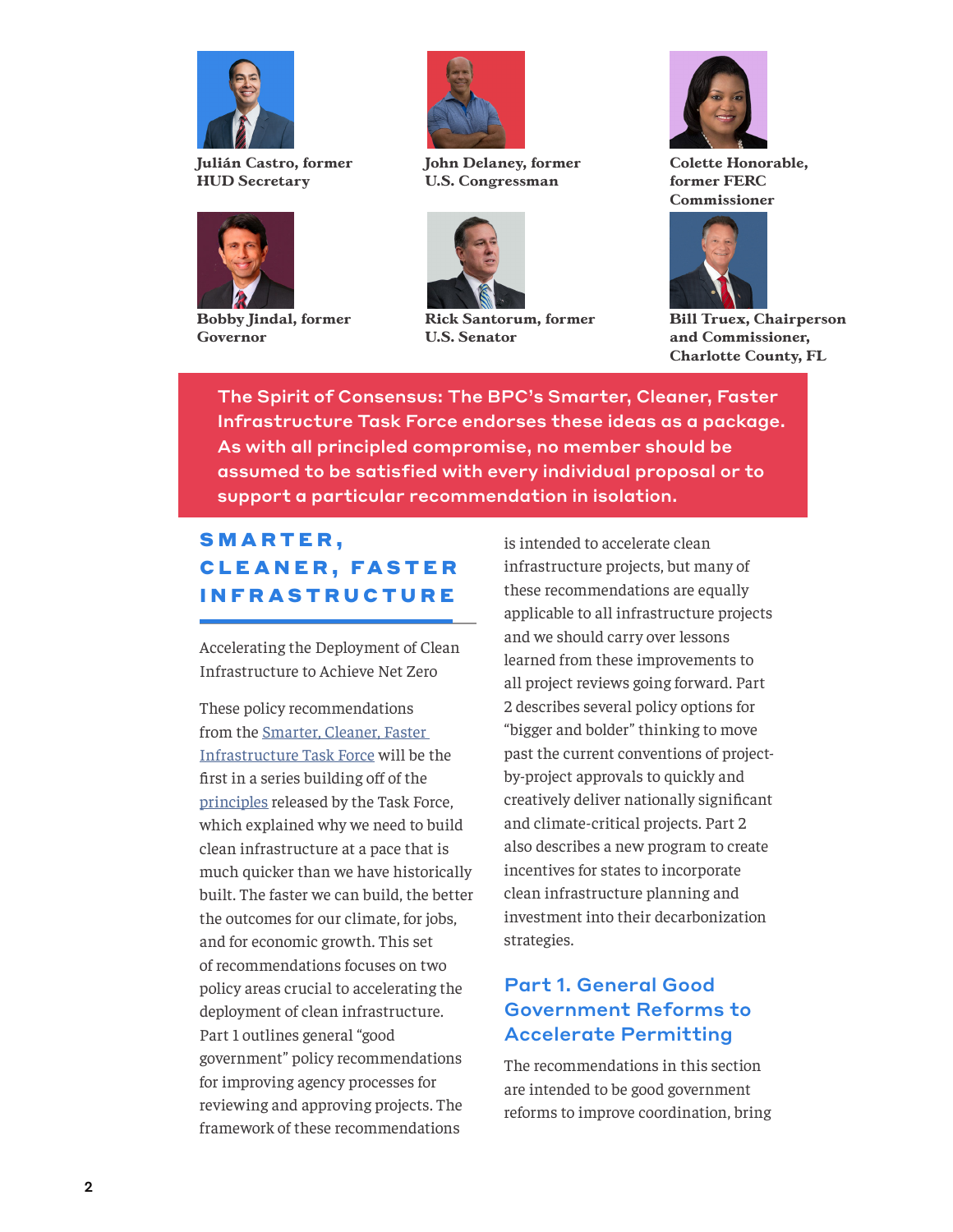new efficiencies, provide transparency, institutionalize best practices, and maximize the use of effective public engagement and dispute resolution strategies, as well as ensure that agencies have the necessary resources to efficiently complete reviews. The recommendations build on similar, process-oriented reforms advanced by previous administrations, Republican and Democrat, and through bipartisan legislation, such as the FAST Act in 2015. An easy first step would be for Congress to reauthorize the FAST-41 provisions of the FAST Act to provide certainty going forward. Further bipartisan reforms are detailed below.

## COORDINATION

- **1. Congress should support coordinated agency action by requiring, to the extent possible, that:**
	- a. *A lead agency be designated to lead multiagency environmental reviews;*
	- *b. The lead agency work collaboratively to develop a single permit plan and permitting timetable for the necessary environmental review and approvals, including the early identification of all necessary permits and clear delineation of responsibility and timelines for acquiring them;*
	- *c. Participating agencies raise and adjudicate any issues that might limit schedule adherence early in the process;*
	- *d. Participating agencies work concurrently rather than sequentially; and*

*e. The lead agency and participating agencies prepare a single environmental document and sign a single record of decision.*

Infrastructure projects are subject to various environmental and planning statutes and typically require multiple permits, from many levels of government. Enshrining the use of simultaneous rather than sequential reviews—a time-consuming process where differing agencies review projects and issue their respective permits one after the other can significantly increase the speed with which decisions are made and projects can move forward. Developing a single EIS and record of decision, using coordinated timetables, and empowering key decision-makers to resolve disputes also help to speed up a complex and lengthy process.

**2. Congress should direct CEQ to study overlapping permitting initiatives, guidance, and regulations and make recommendations to clarify and harmonize them, with a focus on legal limitations to coordinated action.**

Permitting rules, regulations, and procedures vary among infrastructure sectors, having been adopted in a piecemeal fashion over time. With so many efforts to recognize and designate high-priority projects for expedited, coordinated reviews, there is a need to clarify and synchronize overlapping initiatives. The process should be clear, predictable, and uniform among all participating federal agencies, with best practices universally adopted. Congress should direct CEQ to conduct this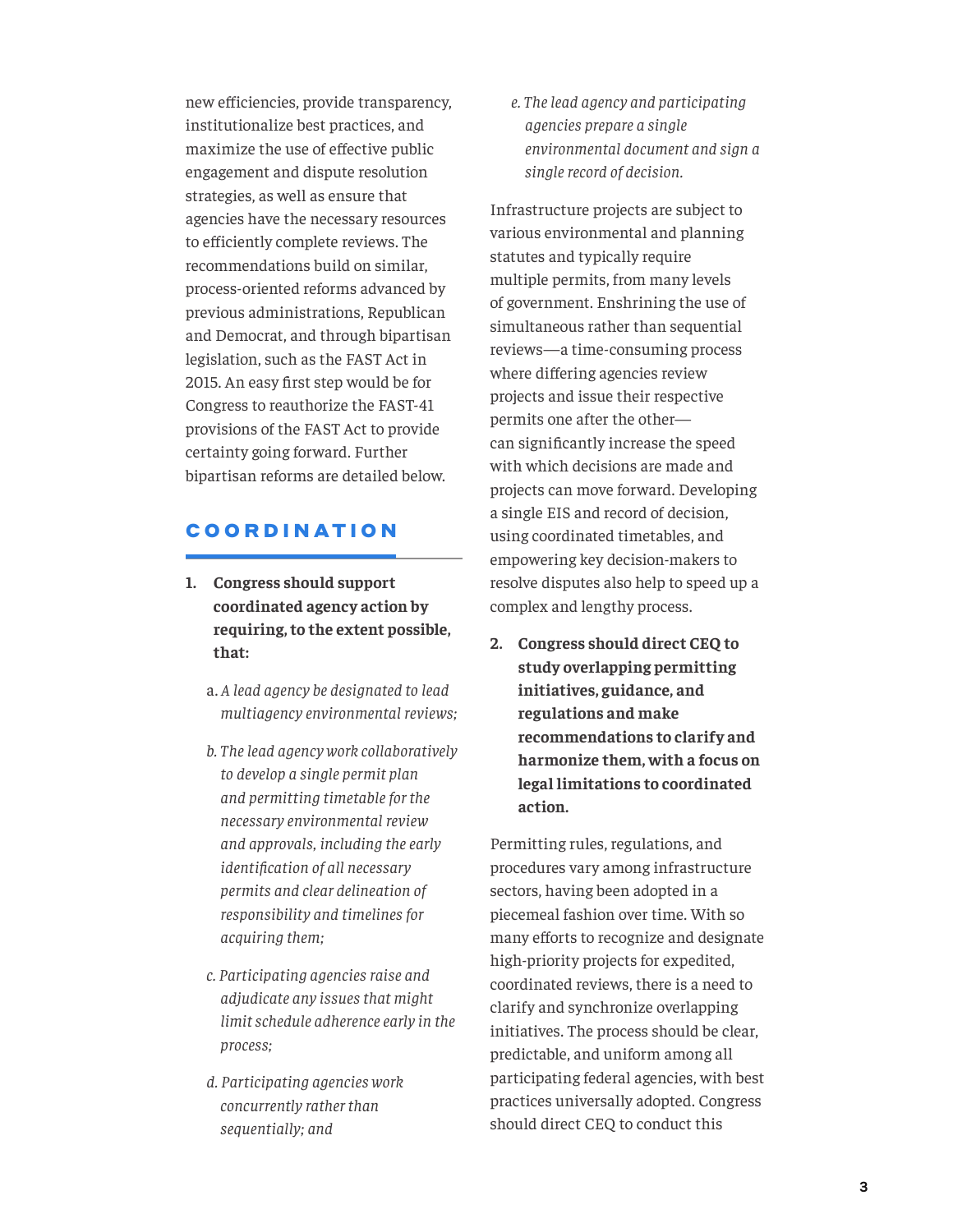study with a particular focus on current legal limitations to coordinated agency action, such as with FERC and the Army Corps of Engineers, to maximize the degree to which coordination and harmonized processes can be effective.

**3. Congress should retain FAST-41 provisions to encourage cooperation between federalstate agencies via MOUs for specific projects or categories of projects.**

Under the FAST Act's Title 41 or FAST-41, states can request to participate in the federal FAST-41 process, which provides for coordinated and expedited multiagency reviews and results in the requirements under FAST-41 applying to the state. Sufficient federal-state coordination requires a memorandum of understanding (MOU)—to assure that a state will follow FAST-41 procedures such as a concurrence role for the permitting timetable, a heightened role for modification of schedules and decisions to extend public comment periods, a specific role in NEPA alternatives analyses and selection of methodologies for environmental review of the covered project, and a concurrence role in decisions to develop the preferred alternative to a higher level of detail.

## EFFICIENCY

**4. Congress should codify the presumptive time limits of two years for an environmental impact statement and one year for an environmental assessment, with a clear and transparent process for extension if needed.**

Delays in the permitting process are costly for both the public and private sectors. Direct costs can go up if the costs of materials, supplies, and labor rise during a delay. There is also a public cost to delaying needed infrastructure improvements, including the adverse effects of prolonged inefficiencies, such as the unnecessary pollution generated from existing, outdated infrastructure. A feature of the review process in other countries, including Canada, time limits can help to limit costly delays and provide more certainty of process—the latter being critically needed to attract private investment in infrastructure. Agencies and project sponsors should have the flexibility to reset timetables, when needed or preferable, with mandatory consultation and transparency. Extensions beyond these time limits should require a public explanation for the delay.

**5. Congress should direct the administration to maximize the use of programmatic reviews for all types of infrastructure projects.**

Programmatic reviews are a proven, efficiency-gaining tool utilized by federal agencies when the actions under a specific program are routine and repeated, allowing for analyses and documentation of non-site-specific impacts. Congress has frequently recognized and encouraged their use, on a bipartisan basis. For example, the USE IT Act, which became law attached to the NDAA for fiscal year 2020 (P.L. 116-92), directed CEQ to provide guidance on the development of programmatic environmental reviews under NEPA for carbon capture,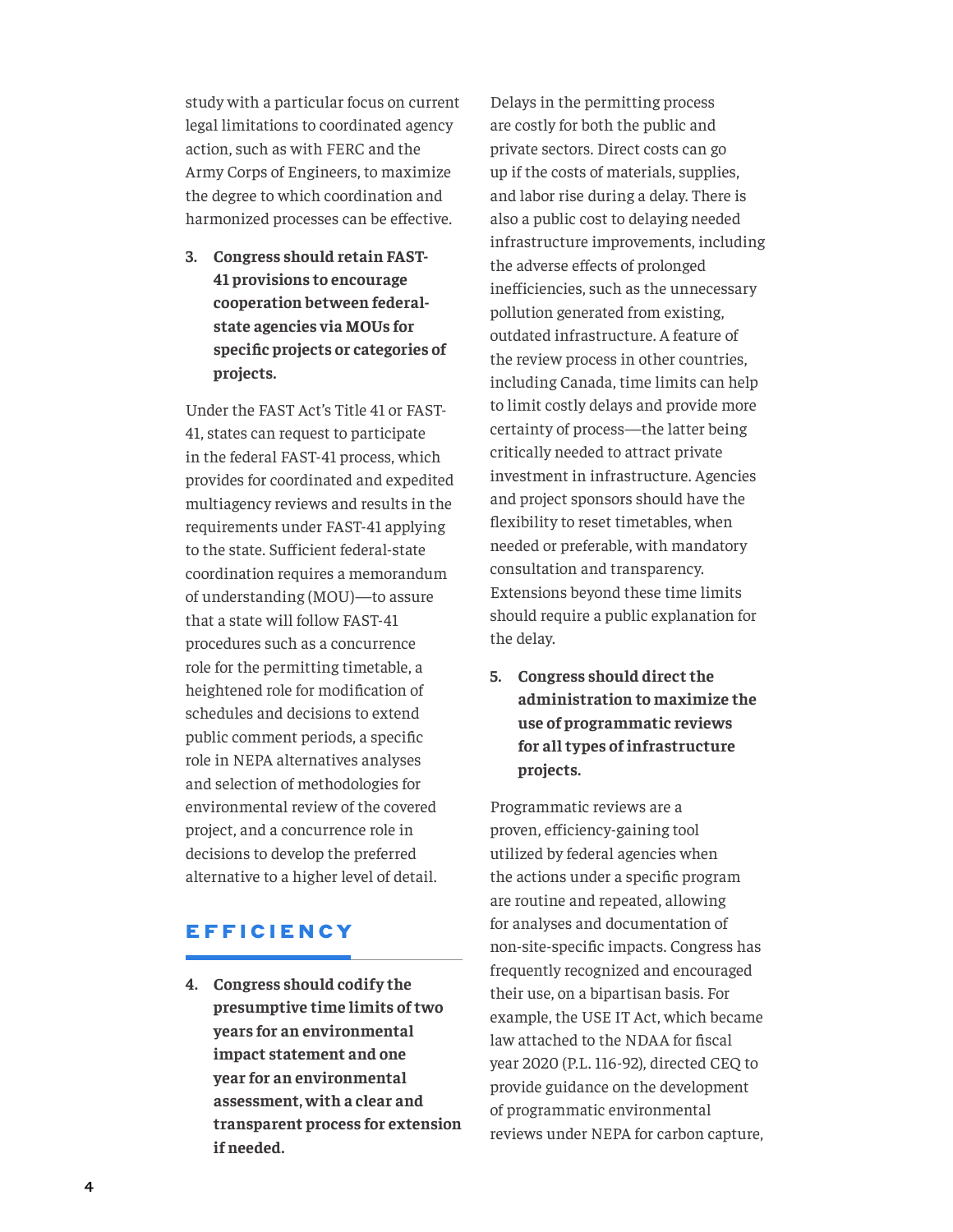utilization, and sequestration projects and carbon dioxide pipelines.

**6. Congress should expand NEPA assignment pilots and further look towards piloting NEPA assumption programs to allow states with state-level environmental laws—that are as stringent or more than federal requirements—to assume federal NEPA responsibilities along with federal audits and monitoring.**

Alaska, Arizona, California, Florida, Ohio, Utah, and Texas all participate in a Federal Highway Administration program to assign, and states to assume, NEPA responsibility for highway projects. Reports have shown that these programs can result in significant time savings, cutting document processing times. With NEPA assignment and its attendant benefits increasingly well documented, DOT should solicit information on how to make the program attractive to other states and encourage further uptake. DOT, in a September 2017 proposed rulemaking, also issued regulations for comment on a related pilot program, which will allow these states who have successfully implemented assignment pilots to further substitute their environmental laws for NEPA—if they are as stringent or more than the federal laws—and assume full authority. Congress and the administration should work together to encourage greater uptake to the program, including expansion to other infrastructure sectors outside of transportation, such as water, wastewater, and energy projects.

**7. Congress should direct the administration to coordinate and transparently maximize the use of categorical exclusions (CEs) for clean infrastructure projects.** 

CEs are categories of actions that agencies have determined, by regulation and CEQ approval, do not have a significant effect on the environment and for which, therefore, neither an environmental assessment nor an environmental impact statement normally is required. Maximizing the use of CEs to exclude certain actions from detailed NEPA review is a valuable time-saving approach.

CEs reduce paperwork and allow agencies to focus their resources on actions that may significantly affect the quality of the environment. The regulatory process required for CEs allows for public participation and transparency.

**8. Congress should remove the sunset on the Federal Permitting Improvement Steering Council (FPISC) and merge it with CEQ.**

CEQ and FPISC missions are closely aligned and overlap. CEQ's mission is, in large part, to ensure that Federal agencies meet their obligations under NEPA in the permitting process and FPISC's is ensuring efficiency in the whole permitting process. FPISC was created as an independent agency as was CEQ. Merging the two would better institutionalize their roles and formalize the synergies that have occurred in practice over the last five years since FPISC was created. This closer partnership could ensure the quality of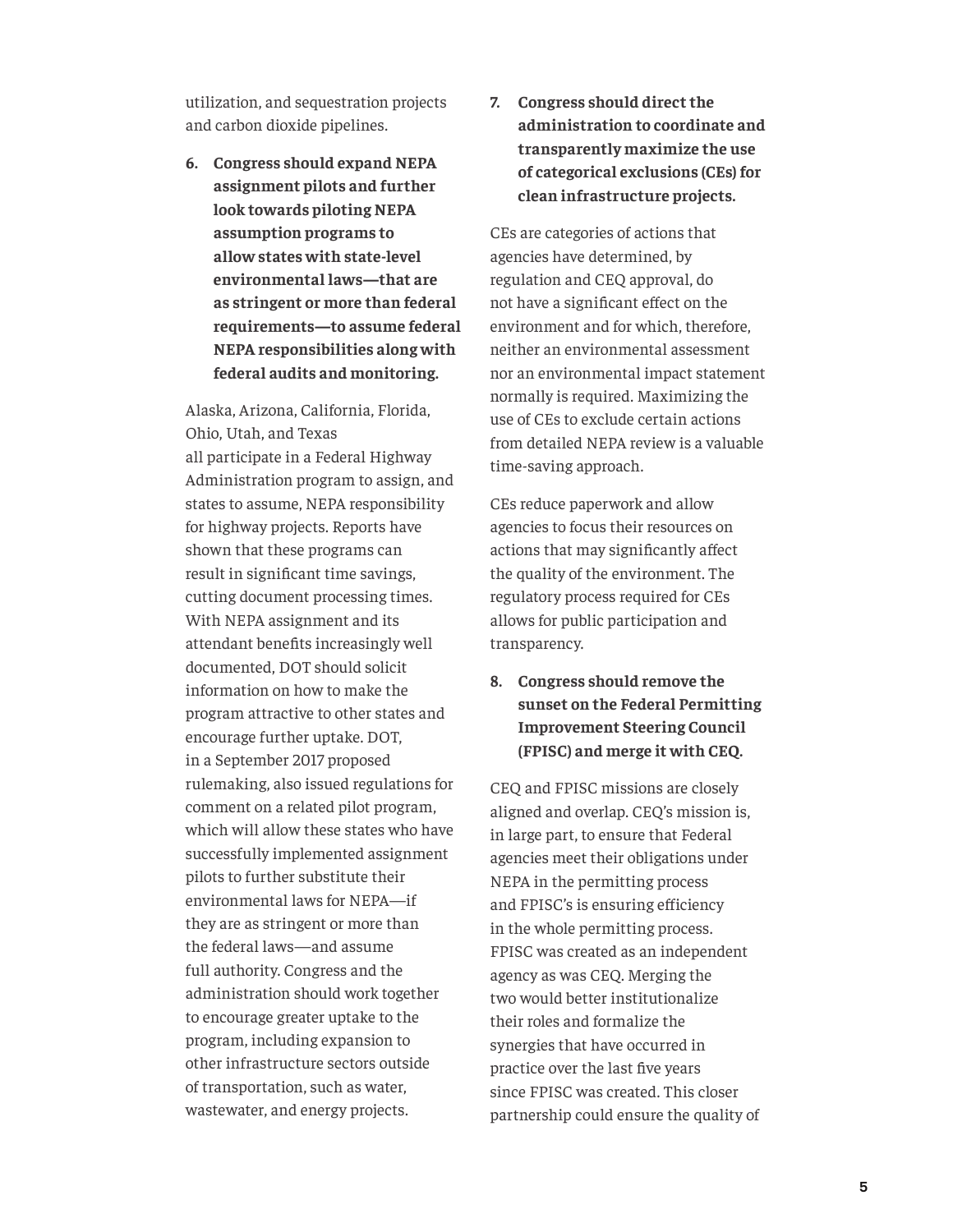agency NEPA analysis and ensure that the environmental and infrastructure priorities of the Administration are translated into coordinated actions.

**9. Congress should allow applicants to prepare environmental documents, while maintaining requirements for federal agencies to retain responsibility for oversight, transparency, and the final document.**

Under the 1978 NEPA regulations, applicants are allowed to prepare draft EAs for agency review. However, an EIS must be prepared by the agency or a contractor selected by the agency upon a showing of no financial interest in the outcome of the agency decision. Contractor- led EISs are often inefficient and subject to increased time and expense with any change in the proposal for agency evaluation/action. CEQ's 2020 regulations allow applicants to prepare either of these environmental documents, for the sake of efficiency, while requiring agencies to retain responsibility to oversee and take responsibility for the final environmental document. Current requirements for full transparency of who has prepared the draft EAs and EISs should be retained. In addition to removing a procedural hurdle for the preparation of an EIS, these changes should improve communication between project proponents and the agency officials tasked with evaluating the effects of the action and reasonable alternatives.

# **TRANSPARENCY AND BEST** PRACTICES

**10. Congress and the Administration should maximize use of the Permitting Dashboard, requiring all NEPA analyses to be included on the site along with permitting timetables, plans, and project details.**

The [Permitting Dashboard](https://www.permits.performance.gov/) is an online tool for federal agencies, project sponsors, and the public to transparently track projects as they move through the federal environmental review and permitting process. Created by the Obama administration, Congress adopted this approach and directed federal agencies to track "covered projects" designated under FAST-41 on the Dashboard. Because little substantive data exists tracking permitting and environmental review, and the associated costs, it is difficult to pinpoint where in the process projects languish and make evidence-based recommendations for additional process improvements. Congress and the administration should improve and expand this important online tool, including integrating the site with the EPA-managed EIS database, to provide needed public accountability and transparency to an oftenopaque process.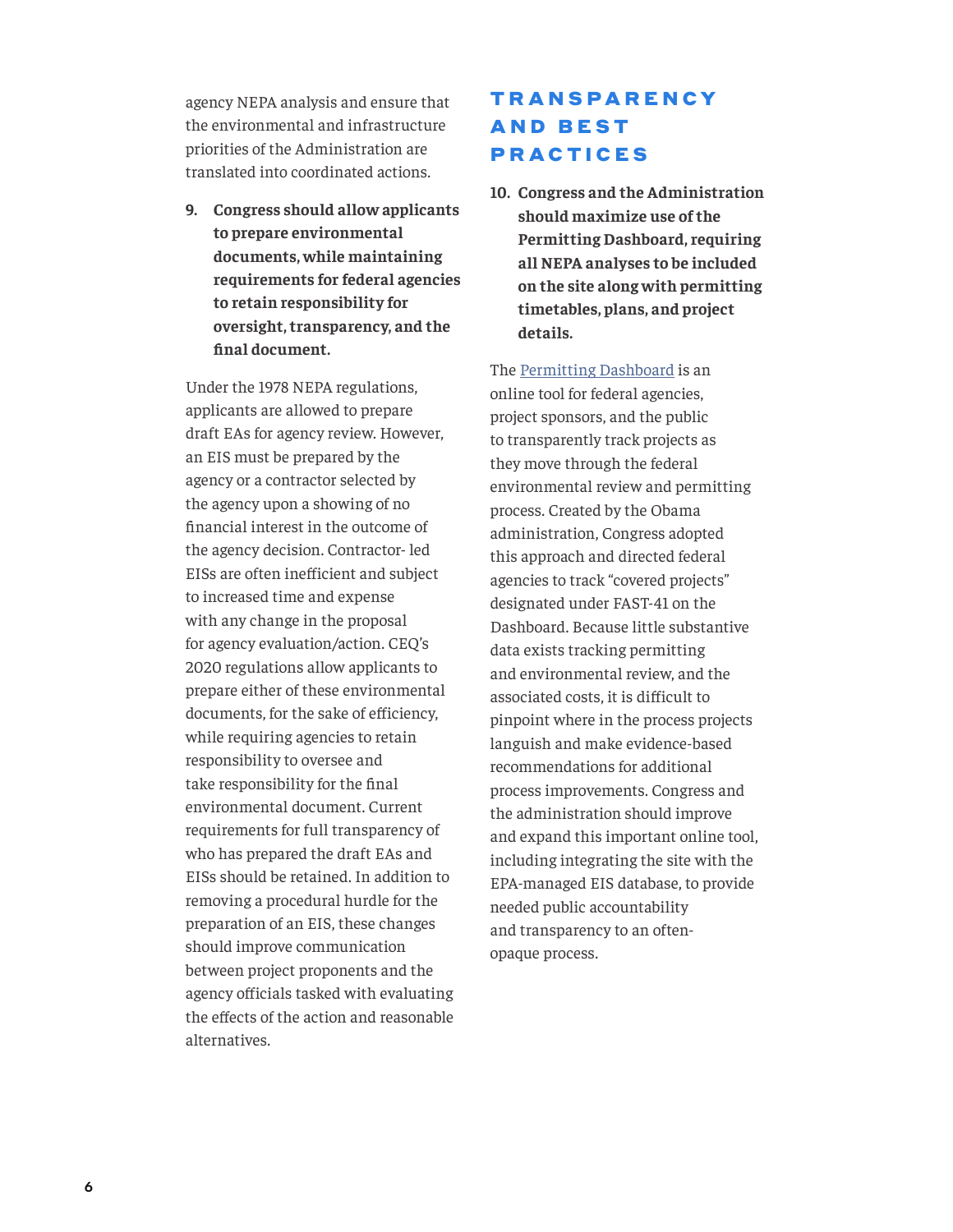**11. Congress should further improve the FPISC's ability to accelerate clean infrastructure projects by expanding the number and types of projects eligible and by assigning and funding dedicated staff to ensure they are efficiently reviewed and permitted.**

E.O. 13807 requires all projects subject to 23 U.S.C. 139 and "covered projects" under 42 U.S.C. 4370m to be tracked on the Permitting Dashboard, with monthly updates of project milestones, and gives the FPISC Executive Director the authority to add others. This commitment to using and expanding the dashboard is a step in the right direction and should be continued; it transparently tracks permitting requirements, timelines, and participating agencies' responsibilities. Congress can support this effort by requiring more projects and data points to be collected and tracked via the dashboard.

**12. Congress should require federal agencies to adopt remedial plans when they fail to use CEQ/FPISC best practices for efficient and effective execution of their authorizations and environmental reviews.**

Created by the Obama administration in 2012, codified by Congress in FAST-41, and further strengthened by the Trump administration's Executive Order 13707, FPSIC has come to serve many important functions beyond its voluntary process for coordinated multiagency reviews and permits. One such role is to annually develop a guide for FPISC agencies to improve the

environmental review and permitting process for large, complex projects, while evaluating them on the implementation of recommended best practices. Executive Order 13807 further directed FPISC, along with CEQ and OMB, to assess process deficiencies at each agency and develop remedial action plans. Such measures should be reviewed and codified by Congress. Often, agencies are reluctant to change their procedures and respond to recommendations from other agencies. This mechanism would help ensure all relevant agencies are making use of best practices.

**13. Congress should codify DOT's "Every Day Counts" initiative and the administration should disseminate lessons learned from it and DOT's Planning and Environmental Linkages initiative.** 

For years, FHWA—particularly its Center for Accelerating Innovation has been working to identify new and better ideas to get highways planned, designed, built, and maintained. Its "Every Day Counts" and "Planning and Environmental Linkages" initiatives offer particularly valuable lessons to other infrastructure sectors on collaborative and integrated approaches to project decision-making. Important components include early consideration of environmental, community, and economic goals in the planning process, guidance to incorporate that input into project design and siting, and other timeand money-saving opportunities to accelerate project delivery.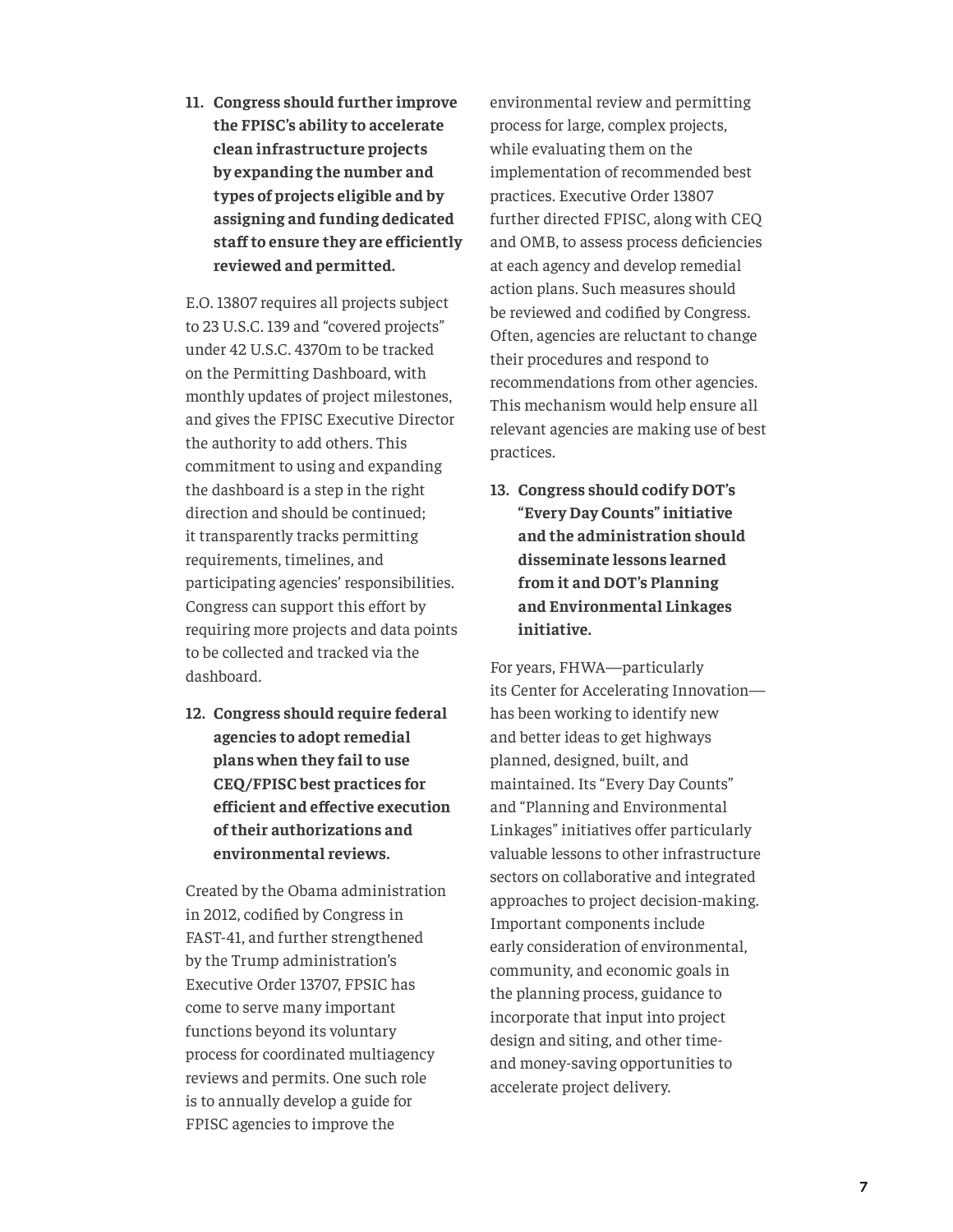# **DISPUTE** RESOLUTION

**14. Congress should ensure more timely and effective use and adequate federal resources for Environmental Collaboration and Conflict Resolution (ECCR) for agency-stakeholder disputes.**

ECCR is a structured approach to conflict resolution using a neutral, third-party facilitator to work with agencies and stakeholders through collaboration, negotiation, structured dialogue, mediation, and other processes to prevent, manage, and resolve environmental conflicts. This can reduce the attorney time and staffing necessary for an agency to make a decision and reduce the complexity of any unavoidable litigation. Effective use of ECCR techniques is time-bounded, proportional to the significance of the conflict and the resources at issue, and efficient in terms of the time and effort expended to resolve or minimize the points of conflict.

#### **15. Congress should retain the FAST-41 process for dispute mediation.**

Disputes between different agencies involved in the permitting process can significantly delay projects. FAST-41 provided for dispute mediation by the Permitting Council's Executive Director if agencies are unable to agree on the timetable. If this mediation is unsuccessful, the Office of Management and Budget makes a final decision. An efficient process for resolving disputes is essential to ensuring permitting timetables stay on track.

# **PUBLIC** ENGAGEMENT AND **ENVIRONMENTAL JUSTICE**

**16. Congress and the administration should support improving public engagement by codifying the NEPA 2020 regulations' expansion of scoping and directing all agencies to prioritize early engagement and consensus building.**

While encouraging simultaneous agency reviews, setting deadlines, and expediting priority projects can all help speed the permitting process along, the system can work quickly for projects that have public buy-in, clear public purpose, and coordinated, early, and meaningful engagement with the public and other stakeholders. Based on the successful experience with fast-tracking of renewable energy projects at the Department of the Interior, the scoping provision in CEQ's NEPA 2020 regulations would require agencies to engage stakeholders before developing a public notice of intent to prepare an EIS and to include specific information for, and to solicit information from, the public regarding proposed actions.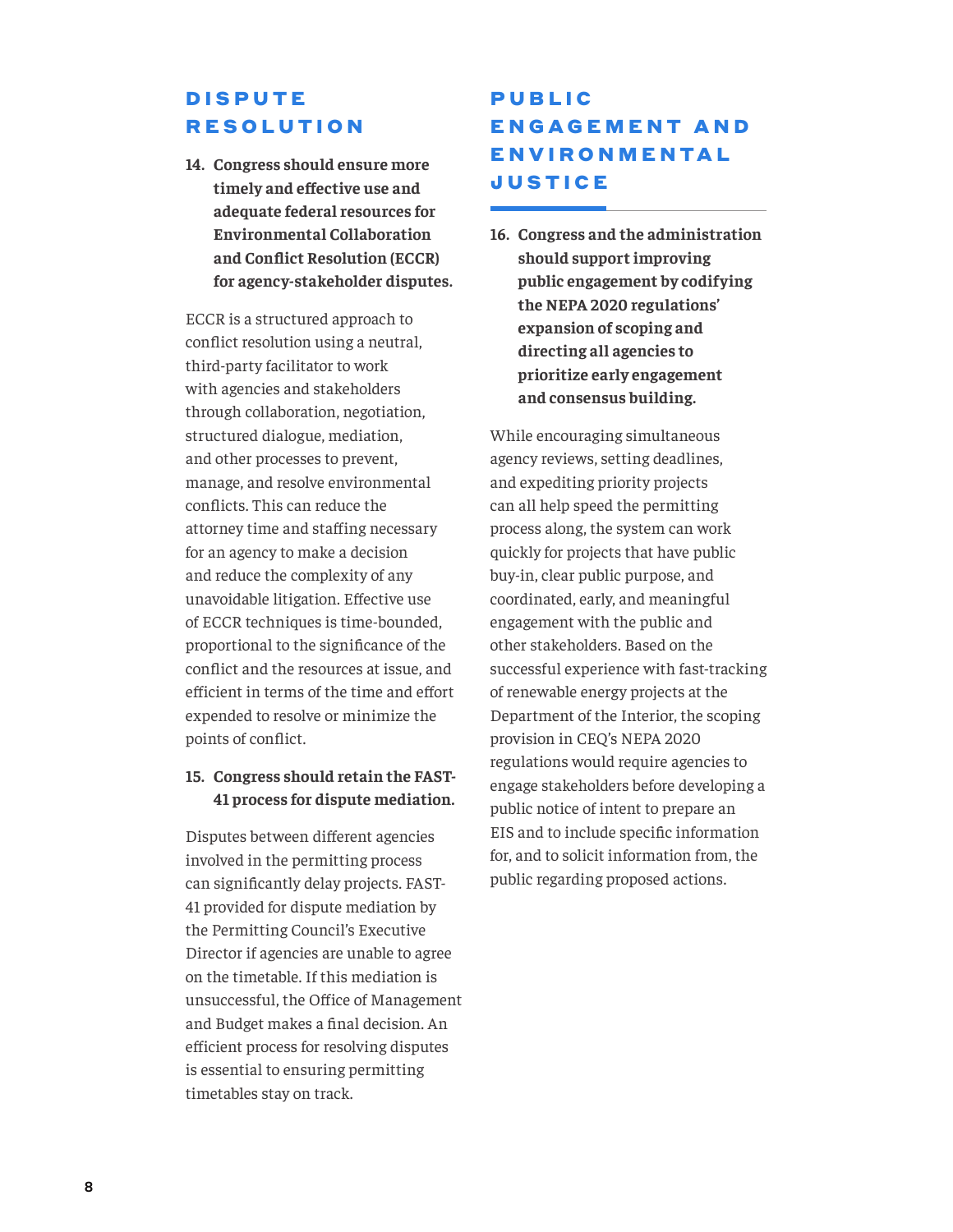#### **17. Congress and**

**theAdministration should direct CEQ to assess how best to use new technologies to solicit public input and engage affected communities.** 

The current complexity and length of many NEPA documents may actually exclude the public from accessing and understanding them—and therefore, from engaging more meaningfully in the review process. Current rules and practices too rigidly exclude, and therefore discourage, project sponsors from considering how to expand, facilitate, and promote the use of visual, interactive, and virtual information, as well as other technological developments, to better and more cost effectively communicate the significant effects of proposed government actions to the public.

**18. Congress should direct CEQ, in its capacity as Chair of the White House Environmental Justice Interagency Council, to provide comprehensive direction regarding the consideration of disproportionate and adverse environmental effects and the use of mitigation to reduce such effects. Congress should codify CEQ's 2011 mitigation guidance and support well-established compensatory mitigation programs.**

NEPA requires the consideration of environmental justice, including adequate community participation. When an agency has identified a disproportionately high and adverse human health or environmental effect on these populations from either a

proposed action or alternative, the distribution as well as the magnitude of the disproportionate impacts in these communities are a factor in determining the environmentally preferable alternative. The Biden Administration's environmental justice (EJ) goals should be accompanied by an update of CEQ's EJ methodologies in NEPA Reviews to address the evaluation of indirect and cumulative effects of environmental and related human health impacts on historically underserved communities. CEQ should also provide clear direction on EJ impact assessments in NEPA practice through an update to Executive Order 12898, Federal Actions To Address Environmental Justice in Minority Populations and Low-Income Populations (February 11, 1994) and the accompanying Presidential Memorandum.

## RESOURCES

**19. Congress should provide the training, support, and staff salaries and expenses funding necessary to ensure agencies have sufficient resources to conduct accelerated, coordinated reviews and permits.**

Many federal agencies face similar challenges—retiring workers, staff turnover, outdated IT systems and capabilities, and limited capacity. It is not reasonable to direct federal agencies to coordinate and expedite the federal environmental review and permitting process without providing the requisite resources for staff salaries and expenses, training, and recruitment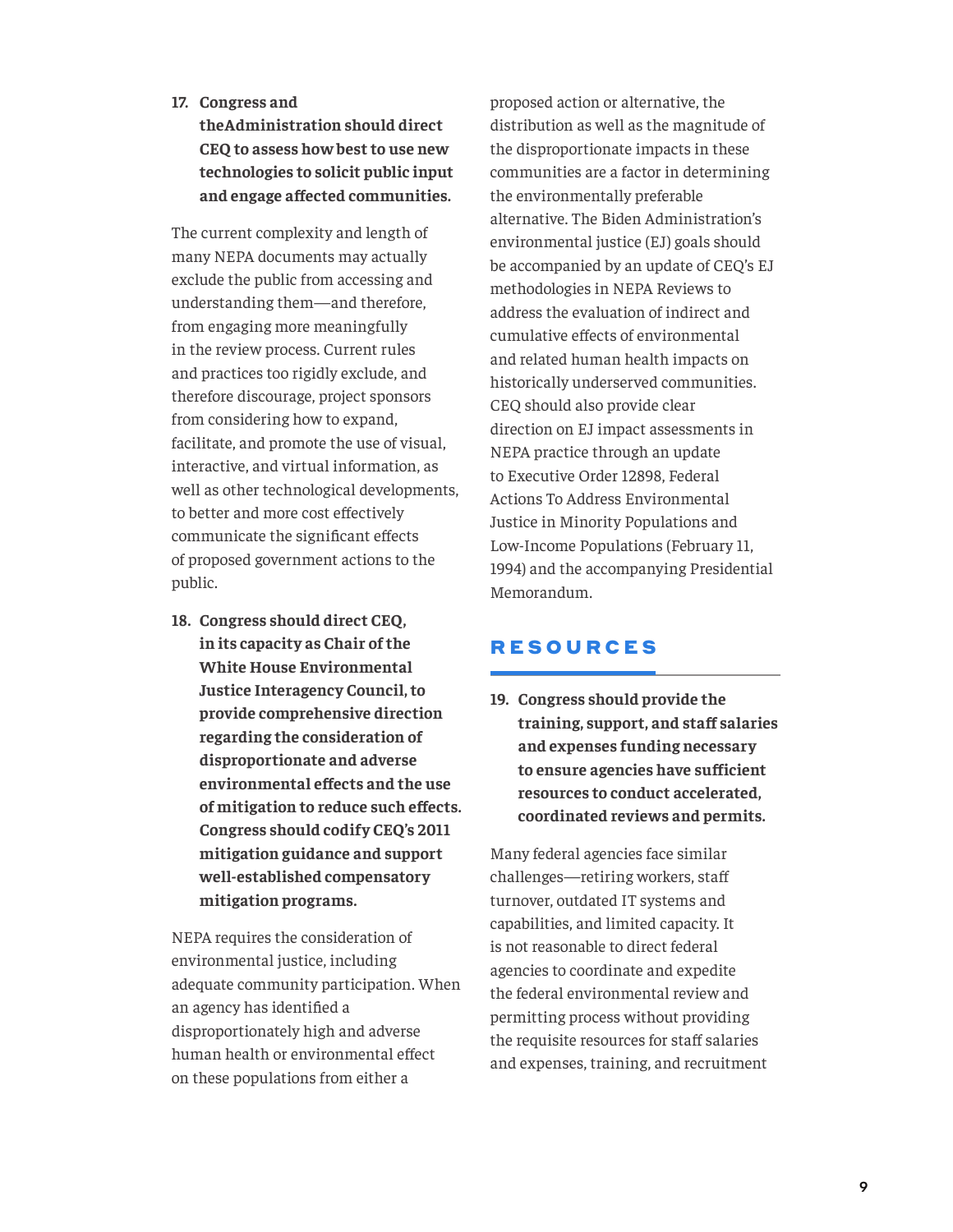to increase the experiential and practical understanding of the NEPA process among staff senior level officials. Federal agencies also need the IT capabilities and systems to best facilitate more transparent, coordinated, and multiagency processes. For example, there are many new technologies that can enhance planning, mapping, and data sharing (e.g., satellite-based data, geospatial tools, visioning and scenarioplanning software) that could lead to more thorough reviews, reduced environmental impacts, and ultimately better projects.

## **20. Congress should ensure that FPISC is finalizing and operationalizing the Environmental Review Improvement Fund**

The FAST Act's Title 41 provided the authority to establish a fee structure for project proponents to cover the reasonable costs incurred in conducting environmental reviews. Funds collected would be deposited into a Permitting Improvement Fund and made available to cover the expenses of the FPISC or transfer funds to agencies conducting environmental reviews to help make their processes timelier and more efficient. Finalizing and enacting this rule should be a priority.

**21. Congress should ensure that historically underserved communities have the necessary resources to participate in the environmental review and permitting process**

Too often, historically underserved communities are left out of the process. They often don't have the funding for professional grant writers or predevelopment experts to site, scope,

and plan infrastructure projects. Both for environmental justice and to ensure we are building all of the critical climate infrastructure necessary to achieve our goals, we must ensure historically underserved communities have the funding and resources to plan clean infrastructure projects.

# **PART 2: BIGGER AND BOLDER REFORMS TO REALLY MOVE** THE NEEDLE

The recommendations in this section are intended to go beyond simple process improvements to the current system, instead finding ways to dramatically accelerate the deployment of clean infrastructure.

#### **22. Pre-approve Projects on Mass Scale**

## **a. State Grants to Identify and Preapprove Sites for Clean Infrastructure Projects.**

Rather than siting, scoping and permitting projects one at a time, Congress should provide grants for states to pre-select sites available for emissions reduction projects with pre-approval for certain types of projects. This will accelerate infrastructure deployment and reduce uncertainty for investors who will then propose specific projects.

Congress should consider also providing bonus grants on a competitive basis for states that pre-approve the largest percentage of land for clean infrastructure projects.

**b. Pre-approve Federal Land for Clean Infrastructure Projects**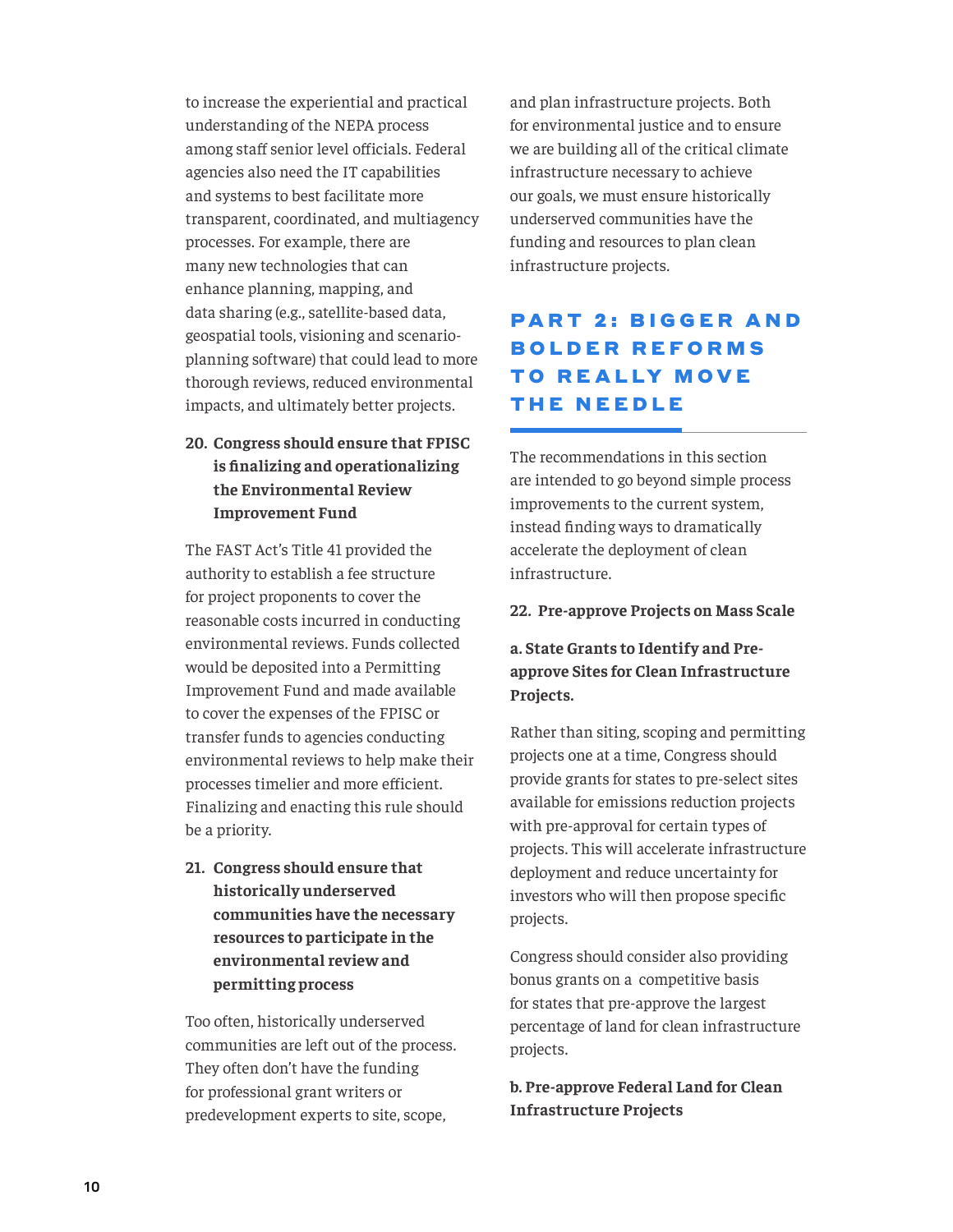Consistent with the mixed-use principle for public lands, Congress should direct the Administration to set aggressive goals for siting and pre-approving certain kinds of clean infrastructure projects on federal lands. This concept was included in Rep. DeFazio's H.R. 2 in the previous congress and in the Energy Policy Act of 2005. These goals should include both energy production as well as enabling infrastructure for Direct Air Capture such as CO2 pipelines.

#### **c. National Grid Planning Authority**

The energy mix of the future will require connecting significantly more renewable energy production, storage and improving nationwide transmission and distribution redundancies with new high voltage transmission lines. Continuing to build out transmission in a patchwork fashion as new energy projects are approved will be more costly, timeconsuming, and less efficient. This is especially true in the case of offshore wind. Enabling this country-wide grid expansion will require national planning to connect production, storage and distribution and handle the siting and permitting before construction can begin. The National Grid Planning Authority could also provide attractive financing to the private stakeholders that will be constructing transmission lines.

#### **d. Updated Version of Energy Corridors**

The Energy Policy Act of 2005 authorized Energy Corridors to help address growing energy demand by facilitating the siting of pipelines

and transmission and distribution facilities on federal lands, while also protecting the environment. They act as agency-preferred siting locations, providing certainty to stakeholders in infrastructure planning.

The program should be revisited with a particular focus on the clean infrastructure necessary to achieve net zero goals, such as increased renewable energy and high voltage transmission, including offshore wind, as well as CO2 pipeline infrastructure and on how to incorporate state approvals.

#### **23. Race to Net-Zero Grants**

Race to Net-Zero Grants would be a new, competitive grant program to create an incentive for States to work as quickly as possible to reduce their own greenhouse gas emissions. States would be eligible for several rounds of competitive grants for planning and building clean infrastructure projects, permitting streamlining and harmonization to speed the deployment of clean infrastructure, and achieving actual emissions reductions compared to baseline. This program recognizes the unique role states play in our federal government and that actions at the state level are just as important as action at the federal level.

## *Phase 0: Pre-development funding for clean infrastructure projects in opportunity zones*

The Opportunity Zone program was created in 2017 to encourage private investment in historically underserved communities by providing tax incentives for those investments. It is not a given, however, that the program will ensure each opportunity zone will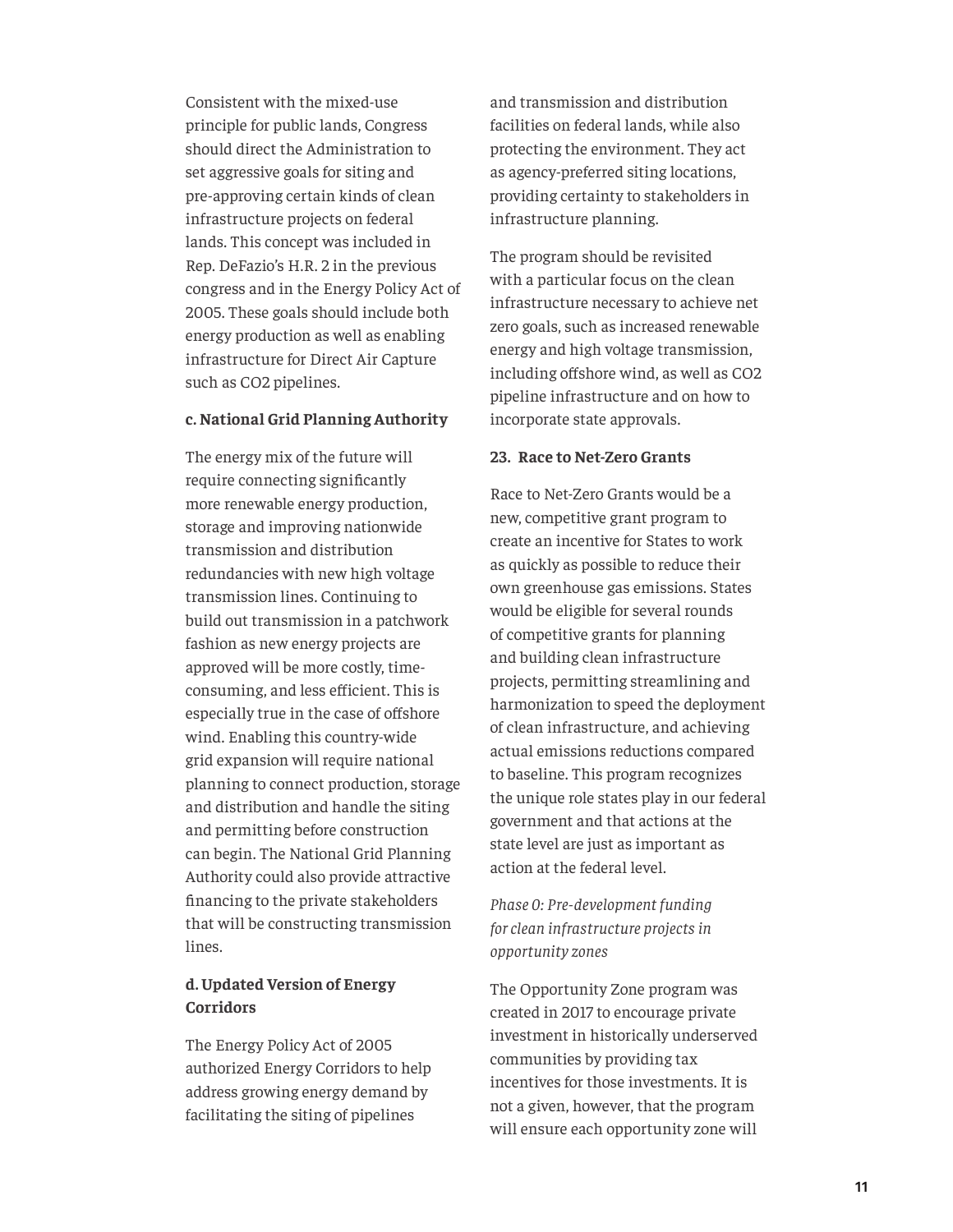get the investments they need. Private investors look at the risk-reward profile for projects when considering whether or not to invest. Clean infrastructure projects can be an important investment in these communities, but not every opportunity zone has the local funding and expertise to site, scope, and plan projects that will attract investment. Providing pre-development capital grants for clean infrastructure projects will both level the playing field and result in higher quality projects in these communities, helping them improve public health, create jobs, grow their local economy, and fight climate change at the same time.

*Phase 1: Competitive grants based on planned clean infrastructure buildout to reduce emissions*

Because of our federal system of government, each state will have a large role to play in the clean infrastructure deployment within their state boundaries. States have varying emissions profiles, current fuel mixes, clean energy production potential and distribution requirements, and energy needs. Phase 1 grants will be awarded on a competitive basis to states that map out aggressive, but feasible plans to leverage private capital for clean infrastructure investments to reduce CO2 emissions, with an additional focus on achieving environmental justice goals. States are encouraged to work regionally to account for the crossstate nature of a significant amount of clean infrastructure, including but not limited to transportation and water infrastructure, transmission lines, and CO2 pipelines.

*Phase 2: Competitive grants based on streamlining permitting and harmonizing with new federal system.*

Funding alone will not be sufficient to build enough clean infrastructure to achieve our climate goals, we must significantly increase the speed in which we permit and approve projects so we can more quickly take advantage of the environmental, societal, and economic benefits. But improving the federal permitting and approval system alone isn't enough when so many states and local governments have their own permitting processes. State Permitting Streamlining and Harmonization Grants would create an incentive for states and local governments to enact their own permitting reforms that harmonize with the improved federal permitting system, create State Permitting Councils that coordinate with FPISC and enter into MOUs, creating a federal-statelocal partnership to effectively and efficiently ensure that we can protect our local environment without delaying emissions-reducing infrastructure projects.

*Phase 3: Competitive award grants based on achieved emissions reductions by 2030.*

The last phase of the Race to Net-Zero Grant program focuses on actual achieved emissions reduction compared to a predetermined potential emissions reduction. This baseline will be determined based on a variety of factors including available land, geographical features and renewable energy potential, and the current emissions profile of the state.